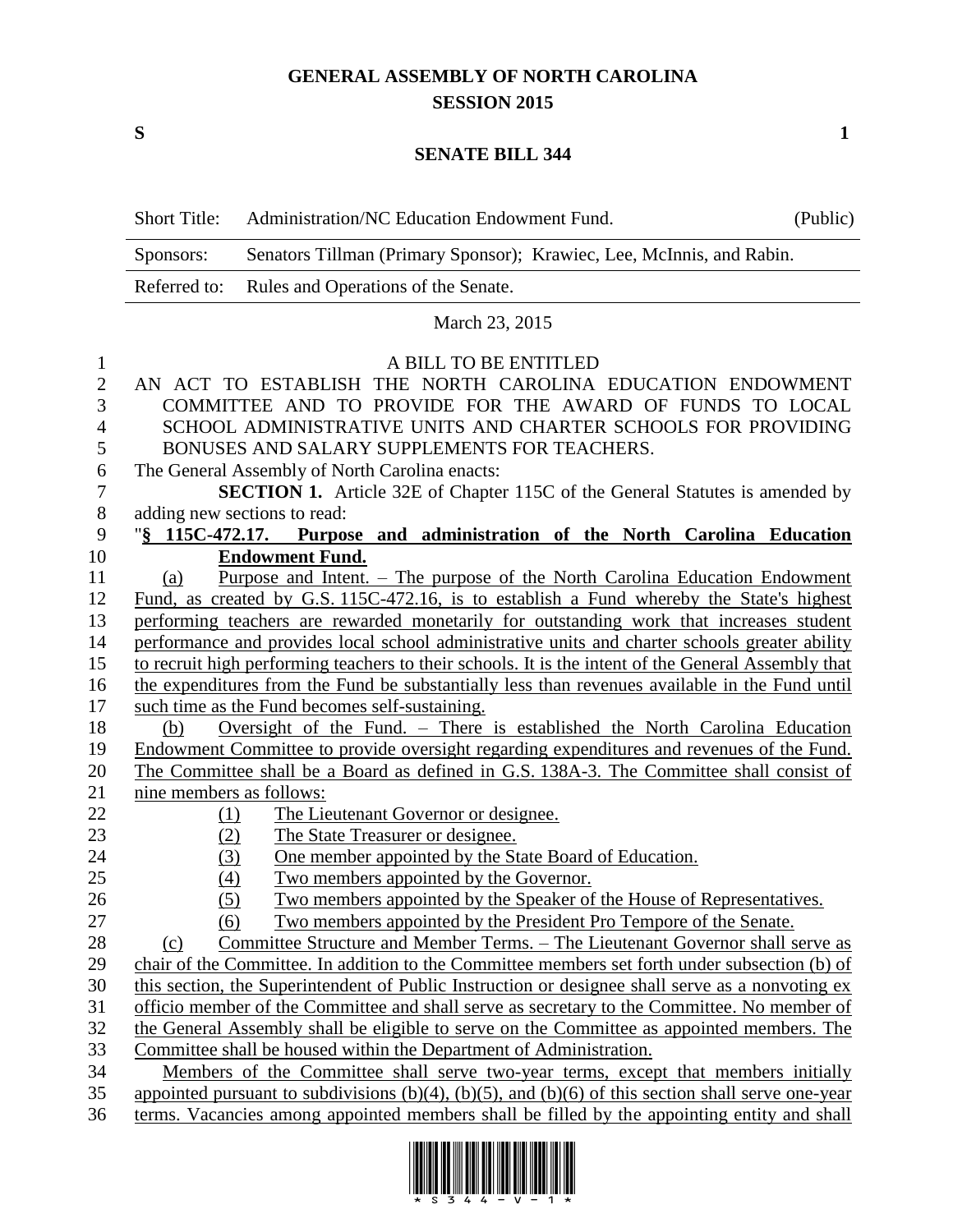## **General Assembly of North Carolina Session 2015** serve for the remainder of the vacant term. Vacancies appointed by the General Assembly shall be filled in accordance with G.S. 120-122. Members may be removed solely for the grounds set forth in subsections (b), (c), and (d) of G.S. 143B-13 and only by a vote of two-thirds of the members of the Committee present at a regular or specially called meeting of the Committee. Members of the Committee may receive only per diem and allowances in accordance with 6 G.S. 138-5.<br>7 (d) 1 (d) Meetings of the Committee. – The Committee shall meet at least quarterly upon the call of the chair. Special meetings of the Committee may be set at any regular meeting or may be called by the chair. A majority of the appointed members of the Committee shall constitute a quorum for the transaction of business. (e) Duties of the Committee. – The Committee shall have the following duties: (1) Monitoring and oversight of the Fund, including investment of the Fund's revenues so as to maximize returns on the Fund while taking appropriate measures to ensure the viability of the Fund. (2) Making annual recommendations to the General Assembly regarding appropriations to the Fund and appropriations from the Fund for the **purposes set forth in this section and G.S. 115C-472.16.**  (3) Providing an annual report to the General Assembly on the state of the Fund, including interest earnings and corporate and individual donations to the Fund. (4) Consulting and coordinating with the North Carolina nonprofit corporation 22 that the Committee enters into a cooperative agreement with under subsection (g) of this section to solicit monies for the Fund from non-government sources. (5) Receiving and soliciting proposals from local school administrative units and charter schools for uses of the Fund for teacher compensation related directly to improving student academic outcomes in cooperation with the nonprofit corporation that the Committee enters into a cooperative agreement with under subsection (g) of this section. (6) Any other duties deemed necessary by the Committee regarding the Fund. (f) Committee Consultation with a Nonprofit Corporation. – In making the recommendations as required by subdivision (e)(2) of this section, the Committee shall consider the amounts collected by a North Carolina nonprofit corporation that meets the criteria set forth in subsection (g) of this section. The terms of the cooperative agreement between the Committee and the nonprofit corporation shall be as agreed upon by the parties in a manner not inconsistent with this section or other applicable law. The cooperative agreement does not require consideration to be effective. (g) Cooperative Agreement with a Nonprofit Corporation. – The Committee shall enter into a cooperative agreement with a nonprofit corporation to administer the provisions of G.S. 115C-472.18. A nonprofit corporation entering into a cooperative agreement with the Committee shall adhere to the following governance provisions: (1) The nonprofit corporation shall be a nonprofit corporation organized pursuant to Chapter 55A of the General Statutes and shall comply at all 44 times with the provisions of section  $501(c)(3)$  of the Internal Revenue Code. (2) The board of the nonprofit corporation shall be comprised of 13 members, which shall be appointed as follows: **a.** Three members appointed by the Governor, one of whom shall be appointed chair of the board of the nonprofit corporation. 49 b. Three members appointed by the Speaker of the House of Representatives.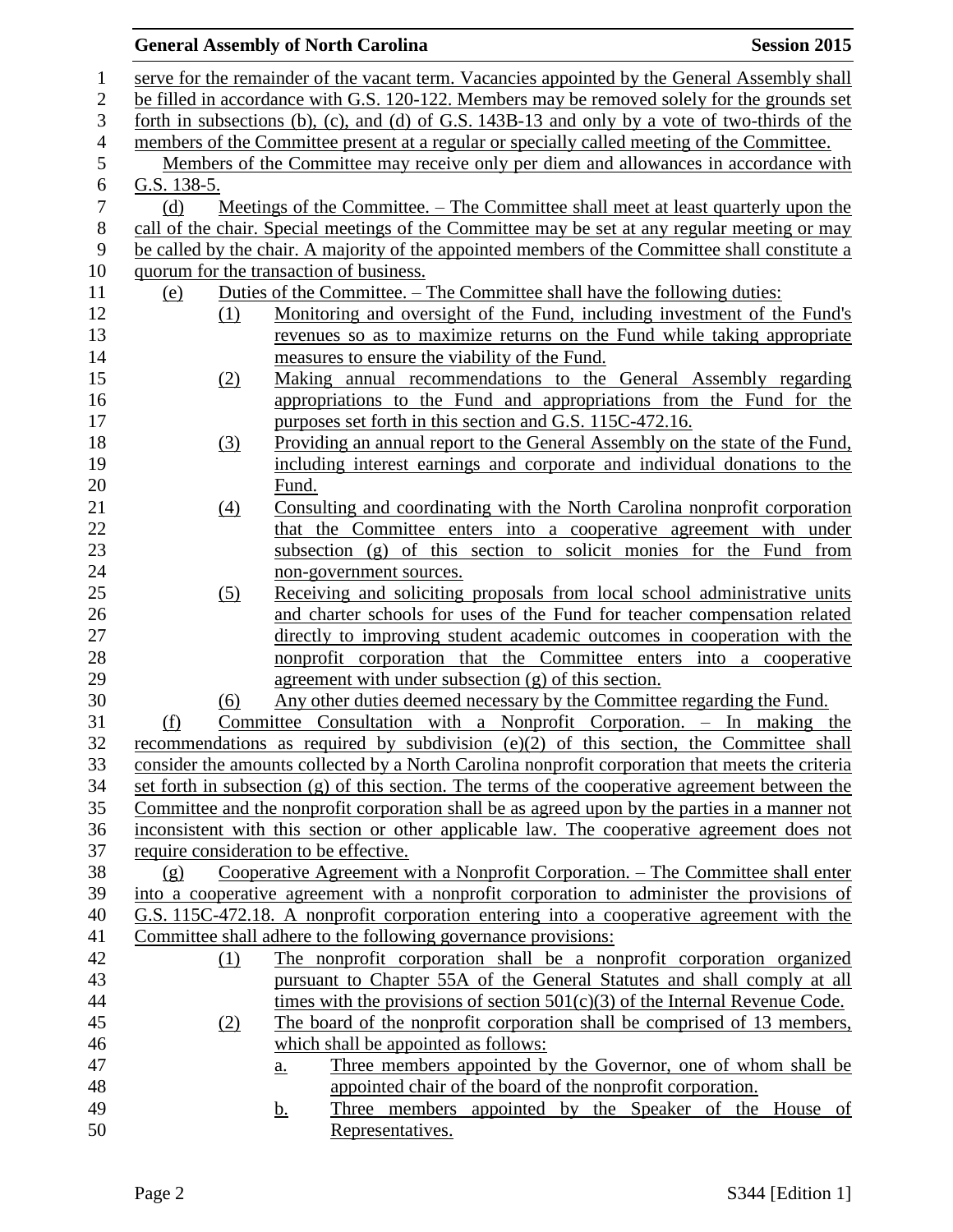|                                                                                                | <b>General Assembly of North Carolina</b>                                                                                                                                            | <b>Session 2015</b> |  |
|------------------------------------------------------------------------------------------------|--------------------------------------------------------------------------------------------------------------------------------------------------------------------------------------|---------------------|--|
|                                                                                                | Three members appointed by the President Pro Tempore of the<br>$\underline{c}$ .                                                                                                     |                     |  |
|                                                                                                | Senate.                                                                                                                                                                              |                     |  |
|                                                                                                | One member appointed by the Lieutenant Governor.<br><u>d.</u>                                                                                                                        |                     |  |
|                                                                                                | One member appointed by the Superintendent of Public Instruction.                                                                                                                    |                     |  |
|                                                                                                | $\frac{e}{f}$<br>One member appointed by the State Treasurer.                                                                                                                        |                     |  |
|                                                                                                | One member appointed by the State Board of Education.<br>$g_{\cdot}$                                                                                                                 |                     |  |
| (3)                                                                                            | The nonprofit corporation shall comply with the limitations on lobbying set                                                                                                          |                     |  |
|                                                                                                | forth in section $501(c)(3)$ of the Internal Revenue Code.                                                                                                                           |                     |  |
| (4)                                                                                            | No State officer or employee may serve on the board of the nonprofit                                                                                                                 |                     |  |
|                                                                                                | corporation.                                                                                                                                                                         |                     |  |
| (5)                                                                                            | The board of the nonprofit corporation shall meet at least quarterly at the call                                                                                                     |                     |  |
|                                                                                                | of its chair.                                                                                                                                                                        |                     |  |
| (6)                                                                                            | The nonprofit corporation shall have the following duties if it enters into a                                                                                                        |                     |  |
|                                                                                                | cooperative agreement with the Committee:                                                                                                                                            |                     |  |
|                                                                                                | Provide assistance and recommendations to the Committee on its<br>$\underline{a}$ .                                                                                                  |                     |  |
|                                                                                                | duties.                                                                                                                                                                              |                     |  |
|                                                                                                | Assist the Committee in raising funds for the Fund from corporate<br><u>b.</u>                                                                                                       |                     |  |
|                                                                                                | and individual donors.                                                                                                                                                               |                     |  |
|                                                                                                | Provide a financial report of the nonprofit corporation to the<br>$\underline{c}$ .                                                                                                  |                     |  |
|                                                                                                | Committee.                                                                                                                                                                           |                     |  |
| (h)                                                                                            | State Funds for the Nonprofit Corporation. - The amount of State funds that may be                                                                                                   |                     |  |
|                                                                                                | used for the annual salary of any one officer or employee of the nonprofit corporation entering                                                                                      |                     |  |
| into a cooperative agreement with the Committee shall not exceed the greater of (i) one        |                                                                                                                                                                                      |                     |  |
|                                                                                                | hundred twenty thousand dollars (\$120,000) or (ii) the amount most recently set by the General                                                                                      |                     |  |
|                                                                                                | Assembly in a Current Operations and Capital Improvement Appropriations Act. State funds                                                                                             |                     |  |
| may only be used by the nonprofit corporation that are appropriated by the General Assembly    |                                                                                                                                                                                      |                     |  |
| for that purpose.                                                                              |                                                                                                                                                                                      |                     |  |
| (i)                                                                                            | Applicable Laws. – The nonprofit corporation with which the Committee enters into                                                                                                    |                     |  |
|                                                                                                | a cooperative agreement pursuant to this section is subject to the requirements of (i) Chapter                                                                                       |                     |  |
| 132 of the General Statutes and (ii) Article 33C of Chapter 143 of the General Statutes.       |                                                                                                                                                                                      |                     |  |
| Officers, employees, and members of the governing board of the nonprofit corporation shall be  |                                                                                                                                                                                      |                     |  |
| considered public servants, as defined in G.S. 138A-3, and are subject to the requirements of  |                                                                                                                                                                                      |                     |  |
| Chapter 138A of the General Statutes. Officers, members of the governing board, and            |                                                                                                                                                                                      |                     |  |
|                                                                                                | employees of the nonprofit corporation whose annual compensation is equal to or greater than                                                                                         |                     |  |
|                                                                                                | sixty thousand dollars (\$60,000) are subject to the provisions of G.S. 138A-22. The Committee                                                                                       |                     |  |
|                                                                                                | is subject to (i) Chapter 132 of the General Statutes and (ii) Article 33C of Chapter 143 of the                                                                                     |                     |  |
| General Statutes.                                                                              |                                                                                                                                                                                      |                     |  |
| (i)                                                                                            | Benefits. - An officer, employee, or member of a governing board of a nonprofit                                                                                                      |                     |  |
| corporation that enters into a cooperative agreement with the Committee pursuant to this       |                                                                                                                                                                                      |                     |  |
| section is not a State employee, is not covered by Chapter 126 of the General Statutes, and is |                                                                                                                                                                                      |                     |  |
| not entitled to State-funded employee benefits, including membership in the Teachers' and      |                                                                                                                                                                                      |                     |  |
| State Employees' Retirement System and the State Health Plan for Teachers and State            |                                                                                                                                                                                      |                     |  |
| Employees.                                                                                     |                                                                                                                                                                                      |                     |  |
|                                                                                                | "§ 115C-472.18. Procedure for Appropriation Requests from the North Carolina                                                                                                         |                     |  |
|                                                                                                | <b>Education Endowment Fund.</b>                                                                                                                                                     |                     |  |
| (a)                                                                                            | Requests for Nominations or Recruitment Funds. – No later than August 15 of each                                                                                                     |                     |  |
|                                                                                                | calendar year, the nonprofit corporation that enters into a cooperative agreement with the North                                                                                     |                     |  |
|                                                                                                | Carolina Education Endowment Committee pursuant to G.S. 115C-472.17 shall submit a<br>request to each local school administrative unit and charter school operating in the State for |                     |  |
|                                                                                                | nominations of teachers for appropriations of bonuses or supplemental pay from the North                                                                                             |                     |  |
|                                                                                                | Carolina Education Endowment Fund. The nonprofit corporation shall also submit a request to                                                                                          |                     |  |
|                                                                                                |                                                                                                                                                                                      |                     |  |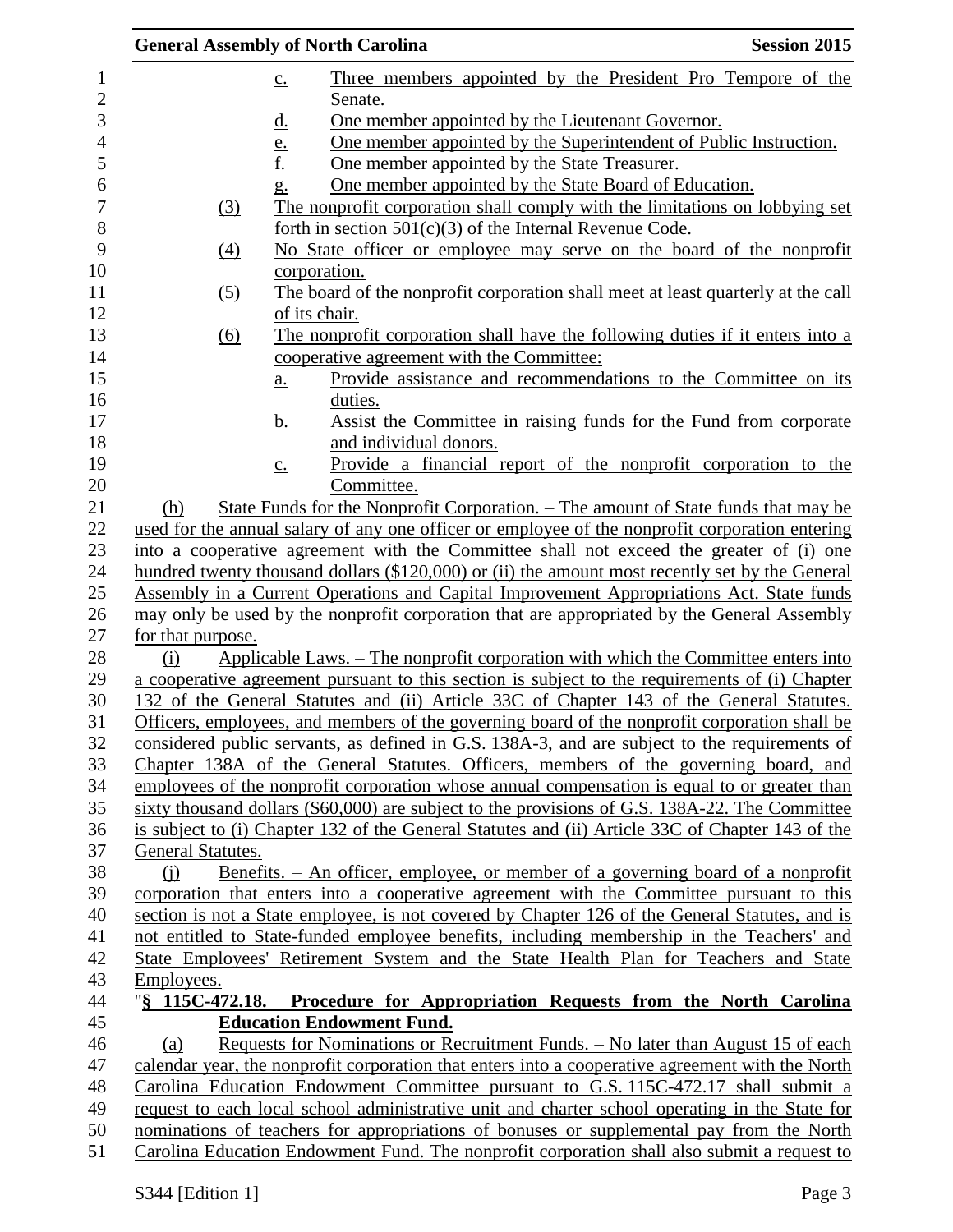## **General Assembly of North Carolina Session 2015** each local school administrative unit operating in the State for requests for recruitment funds for the recruiting of specific teaching positions needed in the schools of that unit or charter school. (b) Submission of Nominations or Requests for Recruitment Funds. – Beginning in 2015, no later than October 31 of each calendar year, local school administrative units and 6 charter schools shall submit to the nonprofit corporation any nominations or requests for recruitment funds as provided for in subsection (a) of this section. recruitment funds as provided for in subsection (a) of this section. (c) Limitation on Nominations. – No local school administrative unit may submit nominations as described in subsection (a) of this section for more than 15 teachers employed in the local school administrative unit or ten percent (10%) of the teachers employed in the local school administrative unit, whichever is less. No charter school may submit nominations for more than two teachers employed by the charter school. (d) Format of Nominations and Requests for Recruitment Funds – The format of the nominations and requests for recruitment funds shall be in the format provided by the nonprofit corporation. Such format shall include at least the name of the local school administrative unit or charter school making the nomination or recruitment request, the name of the teacher nominated or a description of the position for which recruitment funds are requested, and a narrative description of how the teacher has increased student performance or how the recruitment of a new teacher would increase student performance. (e) Beginning in 2016, no later than January 31 of each calendar year, the nonprofit corporation shall submit a report containing recommendations on appropriations from the Fund for use by local school administrative units and charter schools to the Committee. (f) Beginning in 2016, no later than March 31 of each calendar year, the Committee shall review the nonprofit corporation's report and make its recommendations for appropriations from the Fund to the Senate Appropriations Committee on Education/Higher Education and the House Appropriations Committee on Education. "**§ 115C-472.19. Requirement of local matching funds.** For all appropriations awarded to local school administrative units and charter schools from the North Carolina Education Endowment Fund by the General Assembly, each local school administrative unit or charter school receiving funds shall match the appropriation for the teacher bonus, supplemental pay, or recruitment request according to the following: (1) For local school administrative units and charter schools located in tier 1 counties as defined in G.S. 143B-437.08 for the year immediately preceding the appropriation, the matching funds shall be in an amount equal to ten percent (10%) of the amount of funds awarded to the unit or charter school. (2) For local school administrative units and charter schools located in tier 2 counties as defined in G.S. 143B-437.08 for the year immediately preceding the appropriation, the matching funds shall be in amount equal to twenty-five percent (25%) of the amount of funds awarded to the unit or charter school. (3) For local school administrative units and charter schools located in tier 3 counties as defined in G.S. 143B-437.08 for the year immediately preceding the appropriation, the matching funds shall be in an amount equal to forty percent (40%) of the amount of funds awarded to the unit or charter school. "**§ 115C-472.20. Manner of payment to teachers.** Teacher bonuses or salary supplements paid from an appropriation from the North Carolina Education Endowment Fund shall be paid separately from any other compensation received by the teacher and the teacher shall be notified that the bonus or supplement was paid from the North Carolina Education Endowment Fund by an appropriation of the General Assembly and the applicable matching funds by the local school administrative unit or charter school in accordance with G.S. 115C-472.19."